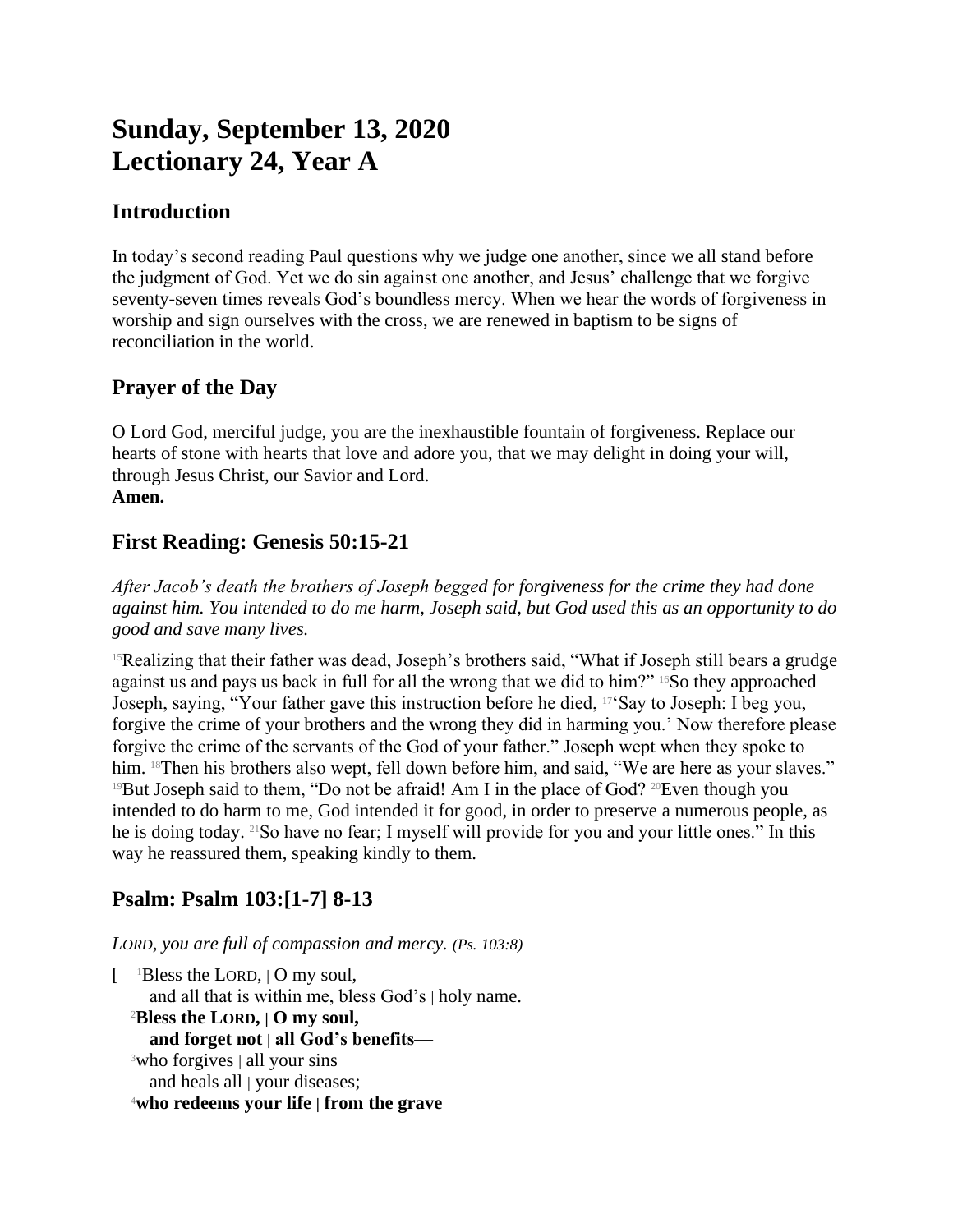**and crowns you with steadfast | love and mercy; R**  $5$ who satisfies your desires | with good things so that your youth is renewed | like an eagle's. <sup>6</sup>**O LORD, you provide | vindication and justice for all who | are oppressed.** <sup>7</sup>You made known your | ways to Moses and your works to the chil- | dren of Israel. ] 8**LORD, you are full of compas- | sion and mercy, slow to anger and abounding in | steadfast love; R** <sup>9</sup>you will not al- | ways accuse us, nor will you keep your an- | ger forever. <sup>10</sup>**You have not dealt with us according | to our sins, nor repaid us according to | our iniquities.** <sup>11</sup>For as the heavens are high  $a$ -  $\vert$  bove the earth, so great is your steadfast love for | those who fear you. <sup>12</sup>**As far as the east is | from the west, so far have you removed our transgres- | sions from us.**  $13As$  a father has compassion  $\vert$  for his children, so you have compassion for those who fear | you, O LORD. **R**

## **Second Reading: Romans 14:1-12**

*This Christian community has significant struggles with diversity. Here Paul helps us understand that despite different practices in worship and personal piety, we do not judge one another. All Christians belong to the Lord Jesus Christ who died for all of us and will judge each of us.*

<sup>1</sup>Welcome those who are weak in faith, but not for the purpose of quarreling over opinions. <sup>2</sup>Some believe in eating anything, while the weak eat only vegetables. <sup>3</sup>Those who eat must not despise those who abstain, and those who abstain must not pass judgment on those who eat; for God has welcomed them. <sup>4</sup>Who are you to pass judgment on servants of another? It is before their own lord that they stand or fall. And they will be upheld, for the Lord is able to make them stand.

<sup>5</sup>Some judge one day to be better than another, while others judge all days to be alike. Let all be fully convinced in their own minds. Those who observe the day, observe it in honor of the Lord. Also those who eat, eat in honor of the Lord, since they give thanks to God; while those who abstain, abstain in honor of the Lord and give thanks to God.

We do not live to ourselves, and we do not die to ourselves. <sup>8</sup>If we live, we live to the Lord, and if we die, we die to the Lord; so then, whether we live or whether we die, we are the Lord's. <sup>9</sup>For to this end Christ died and lived again, so that he might be Lord of both the dead and the living.

<sup>10</sup>Why do you pass judgment on your brother or sister? Or you, why do you despise your brother or sister? For we will all stand before the judgment seat of God. 11For it is written,

"As I live, says the Lord, every knee shall bow to me,

and every tongue shall give praise to God."

<sup>12</sup>So then, each of us will be accountable to God.

## **Gospel: Matthew 18:21-35**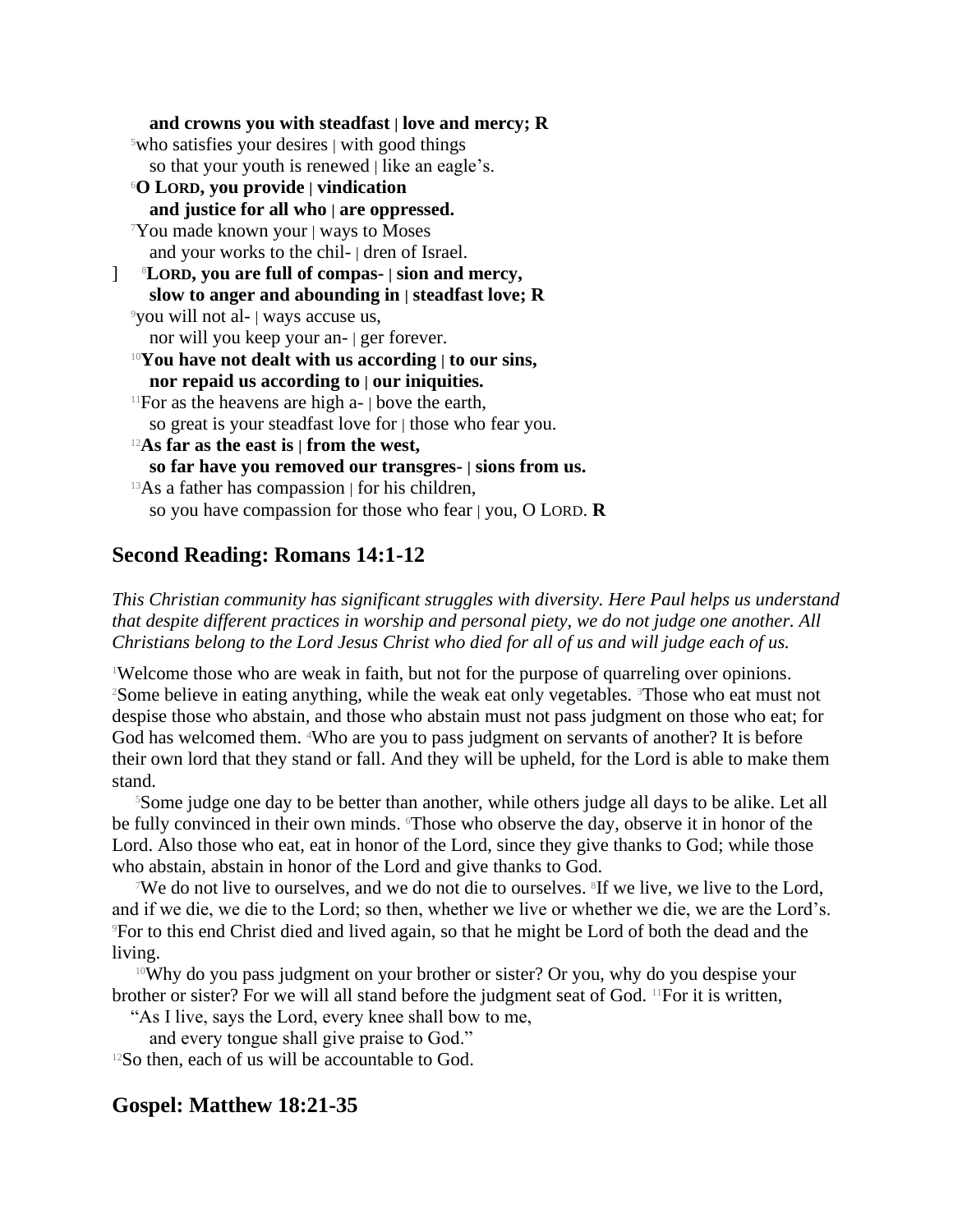*When Peter asks about the limits of forgiveness, Jesus responds with a parable that suggests human forgiveness should mirror the unlimited mercy of God.*

<sup>21</sup>Peter came and said to [Jesus], "Lord, if another member of the church sins against me, how often should I forgive? As many as seven times?" 22Jesus said to him, "Not seven times, but, I tell you, seventy-seven times.

<sup>23"</sup>For this reason the kingdom of heaven may be compared to a king who wished to settle accounts with his slaves. 24When he began the reckoning, one who owed him ten thousand talents was brought to him; <sup>25</sup> and, as he could not pay, his lord ordered him to be sold, together with his wife and children and all his possessions, and payment to be made. <sup>26</sup>So the slave fell on his knees before him, saying, 'Have patience with me, and I will pay you everything.' <sup>27</sup>And out of pity for him, the lord of that slave released him and forgave him the debt. <sup>28</sup>But that same slave, as he went out, came upon one of his fellow slaves who owed him a hundred denarii; and seizing him by the throat, he said, 'Pay what you owe.' <sup>29</sup>Then his fellow slave fell down and pleaded with him, 'Have patience with me, and I will pay you.' <sup>30</sup>But he refused; then he went and threw him into prison until he would pay the debt. <sup>31</sup>When his fellow slaves saw what had happened, they were greatly distressed, and they went and reported to their lord all that had taken place. <sup>32</sup>Then his lord summoned him and said to him, 'You wicked slave! I forgave you all that debt because you pleaded with me. 33Should you not have had mercy on your fellow slave, as I had mercy on you?' 34And in anger his lord handed him over to be tortured until he would pay his entire debt. 35So my heavenly Father will also do to every one of you, if you do not forgive your brother or sister from your heart."

## **Upcoming Commemorations**

### **John Chrysostom, Bishop of Constantinople, died 407 Sunday, September 13, 2020**

John was a priest in Antioch and an outstanding preacher. His eloquence earned him the nickname "Chrysostom" ("golden mouth"). Appointed bishop of Constantinople, seat of the empire, he criticized corruption in the court. As a result, he was exiled by the empress.

#### **Holy Cross Day Monday, September 14, 2020**

Helena, mother of Constantine, made a pilgrimage to the Holy Land and found what may be the actual site of Jesus' crucifixion. Her son built two churches there, and the dedication of one of them gave rise to this celebration of our Lord's victory on the cross.

## **Cyprian, Bishop of Carthage, martyr, died around 258 Wednesday, September 16, 2020**

Cyprian served as a bishop during a time of great persecution of Christians. He insisted on receiving back those who had left the faith under duress. He also provided medical care during a severe epidemic.

### **Hildegard, Abbess of Bingen, died 1179 Thursday, September 17, 2020**